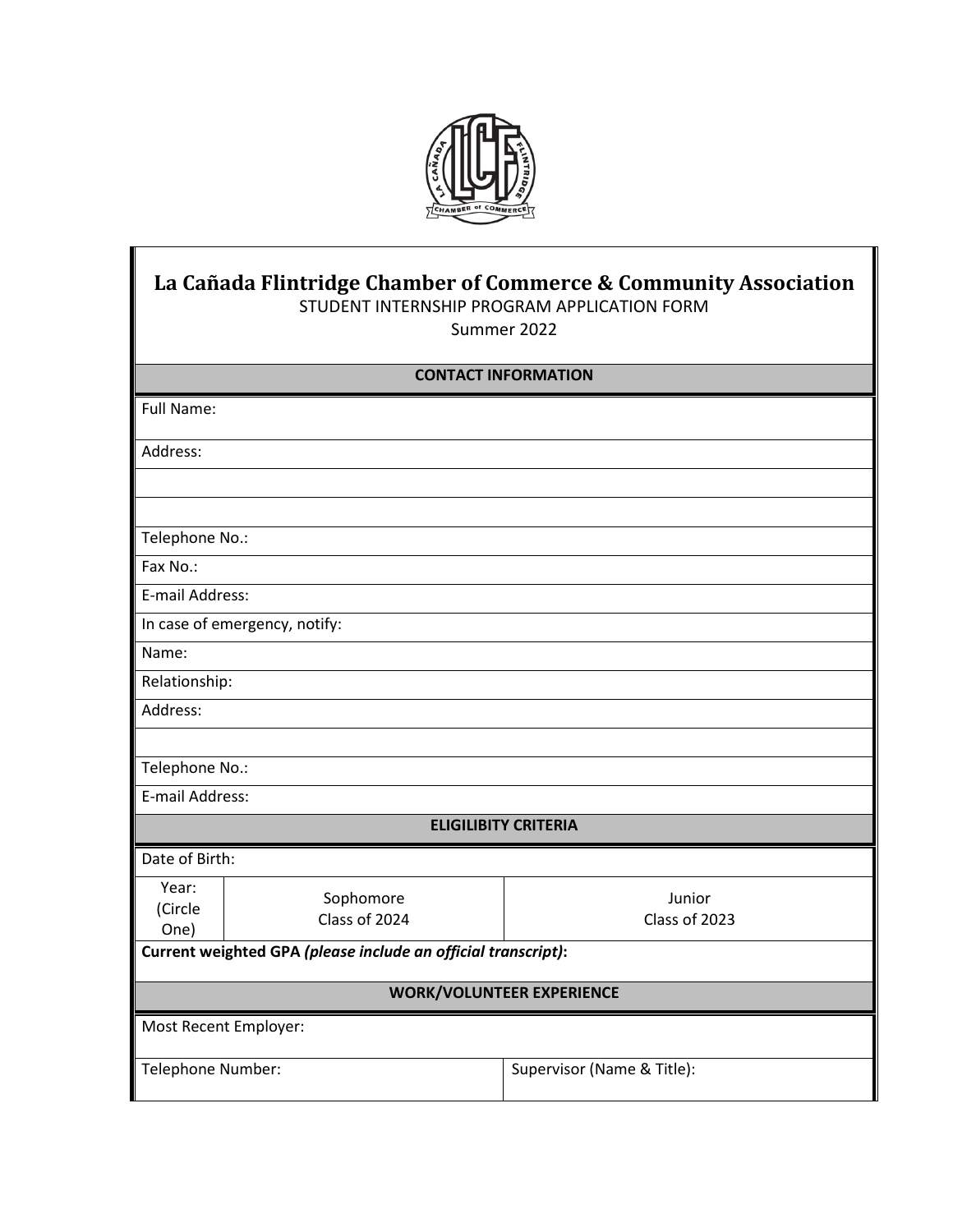| <b>Position Title:</b>                                                                                                                                          | City, State:               |                      |  |
|-----------------------------------------------------------------------------------------------------------------------------------------------------------------|----------------------------|----------------------|--|
| <b>Start Date:</b>                                                                                                                                              | End Date:                  |                      |  |
| Description of Duties: (Use an additional sheet if necessary)                                                                                                   |                            |                      |  |
|                                                                                                                                                                 |                            |                      |  |
|                                                                                                                                                                 |                            |                      |  |
| Employer:                                                                                                                                                       |                            |                      |  |
| Telephone Number:                                                                                                                                               | Supervisor (Name & Title): |                      |  |
| <b>Position Title:</b>                                                                                                                                          | City, State:               |                      |  |
| <b>Start Date:</b>                                                                                                                                              | End Date:                  |                      |  |
| Description of Duties: (Use an additional sheet if necessary)                                                                                                   |                            |                      |  |
|                                                                                                                                                                 |                            |                      |  |
|                                                                                                                                                                 |                            |                      |  |
| <b>OTHER RELEVANT INFORMATION</b>                                                                                                                               |                            |                      |  |
| <b>Career Plans:</b>                                                                                                                                            |                            |                      |  |
|                                                                                                                                                                 |                            |                      |  |
| Scholarships or academic distinctions:                                                                                                                          |                            |                      |  |
|                                                                                                                                                                 |                            |                      |  |
| <b>School Club Memberships:</b>                                                                                                                                 |                            |                      |  |
| Are you available during the time period of June 13 - July 21, 2022 _____ Yes<br>No                                                                             |                            |                      |  |
| Please select the top two industries in which you prefer to be placed:                                                                                          |                            |                      |  |
|                                                                                                                                                                 |                            |                      |  |
| Community Health/Wellness<br><b>Transportation</b><br>City Government                                                                                           |                            |                      |  |
| <b>Financial Services</b><br><b>Health Care</b>                                                                                                                 |                            |                      |  |
| <b>REFERENCES</b>                                                                                                                                               |                            |                      |  |
| References: Please list two persons not related to you, who will be providing reference letters on your<br>behalf. One reference must be from a faculty member. |                            |                      |  |
|                                                                                                                                                                 |                            |                      |  |
| Full name and title                                                                                                                                             | <b>Phone Number</b>        | <b>Email Address</b> |  |
| $\mathbf{1}$ .                                                                                                                                                  |                            |                      |  |
| 2.                                                                                                                                                              |                            |                      |  |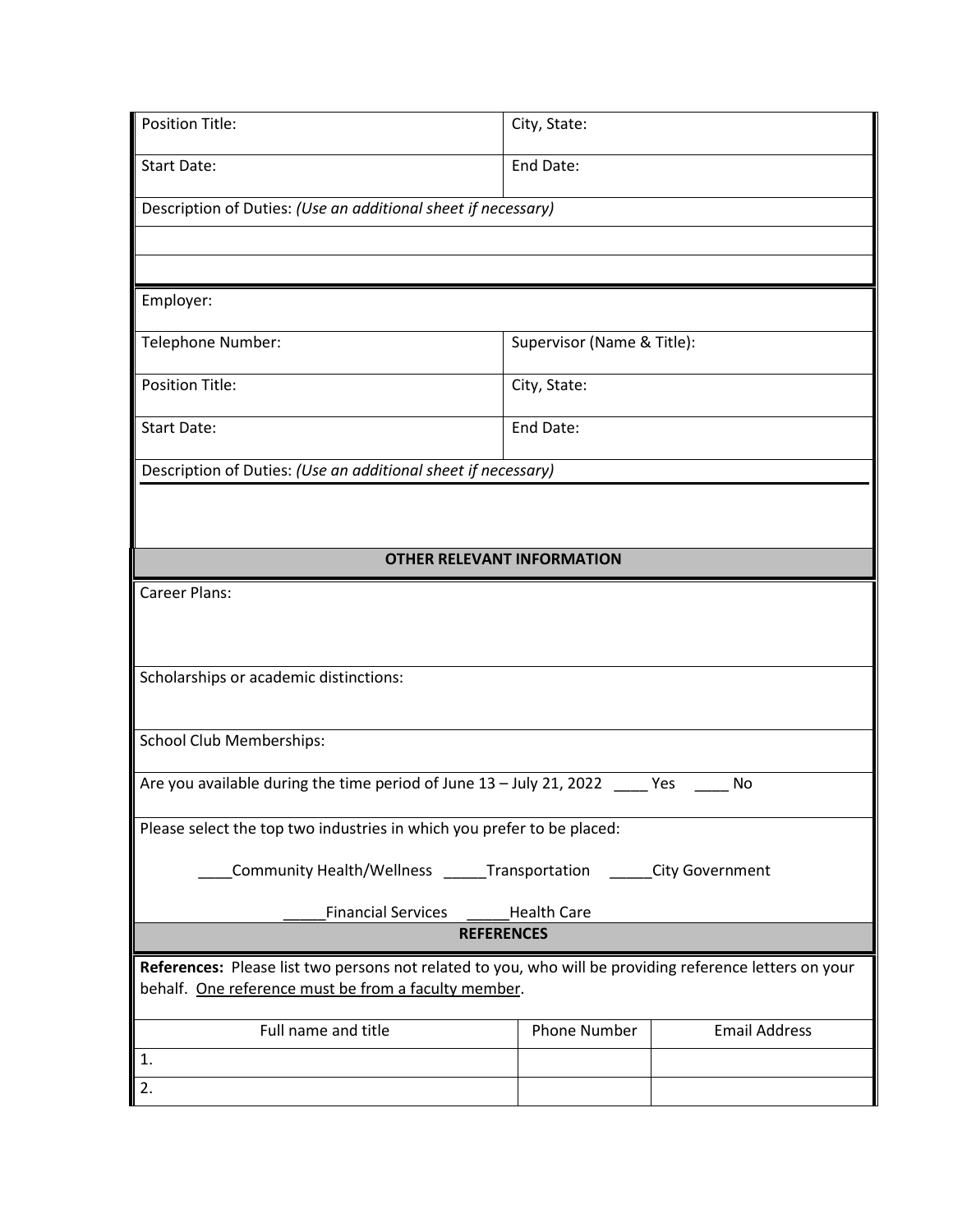#### **PERSONAL STATEMENT**

The selection committee is interested in your goals/ambitions and any items you believe are not adequately represented in other sections of the application. On a separate sheet, submit a typed personal statement in 500 words or less that speaks to a personal quality, talent, accomplishment, contribution or experience that is meaningful to you. What about this quality or accomplishment makes you proud and how does it relate to the person you are? Secondly, describe how you believe this internship will enable you to achieve your goals.

#### **SIGNATURE**

*I certify that the foregoing statements are true, complete and correct to the best of my knowledge and belief. I understand that a false or incomplete answer may be grounds for not considering me or for my dismissal from the internship program.*

Signature: \_\_\_\_\_\_\_\_\_\_\_\_\_\_\_\_\_\_\_\_\_\_\_\_\_\_\_\_\_\_\_ Date: \_\_\_\_\_\_\_\_\_\_\_\_\_\_\_\_\_\_\_\_\_\_\_\_\_\_

### **COMPLETED APPLICATION**

The completed application and accompanying documents **must be received** by May 3, 2022. Please hand all application materials in one large envelope, with "Intern Applicant Your Name" written on the outside to:

*Mrs. Laura Hicklin, Assistant to the Principal, La Cañada High School, 4463 Oak Grove Drive, La Cañada Flintridge, CA 91011.*

#### **INSTRUCTIONS**

**Personal Information:** All information listed will be viewed only by selected Chamber officials and participating agencies.

**Education: An official transcript is required** for purposes of this position and must be included with the application. An official transcript can be obtained from the LCHS Registrar, Mr. Hanna, or your LCHS Counselor.

**Work/Volunteer Experience:** Please list any jobs, paid or not, that you have had. Provide examples of work experience, especially those that would be relevant to your time as an intern with the participating agencies.

**Other Relevant Information**: If space is too limited to include descriptive information about extracurricular activities, please include the information on a separate page when submitting the application. Availability for interning will take into account the number of hours/days you would be willing to work each week along with the start/end dates (approximations are acceptable).

#### **INTERNSHIP PROGRAM INFORMATION**

**Purpose:** The student Internship Program offered by the La Cañada Flintridge Chamber of Commerce & Community Association is designed to provide high school students with an opportunity to learn about various career opportunities through local businesses. The Internship Program is available to a select number of students during the summer.

**Course Credit:** Students participating in the Internship Program may seek elective course credit. The specific criteria necessary to earn credit will be coordinated between the Chamber and La Cañada High School.